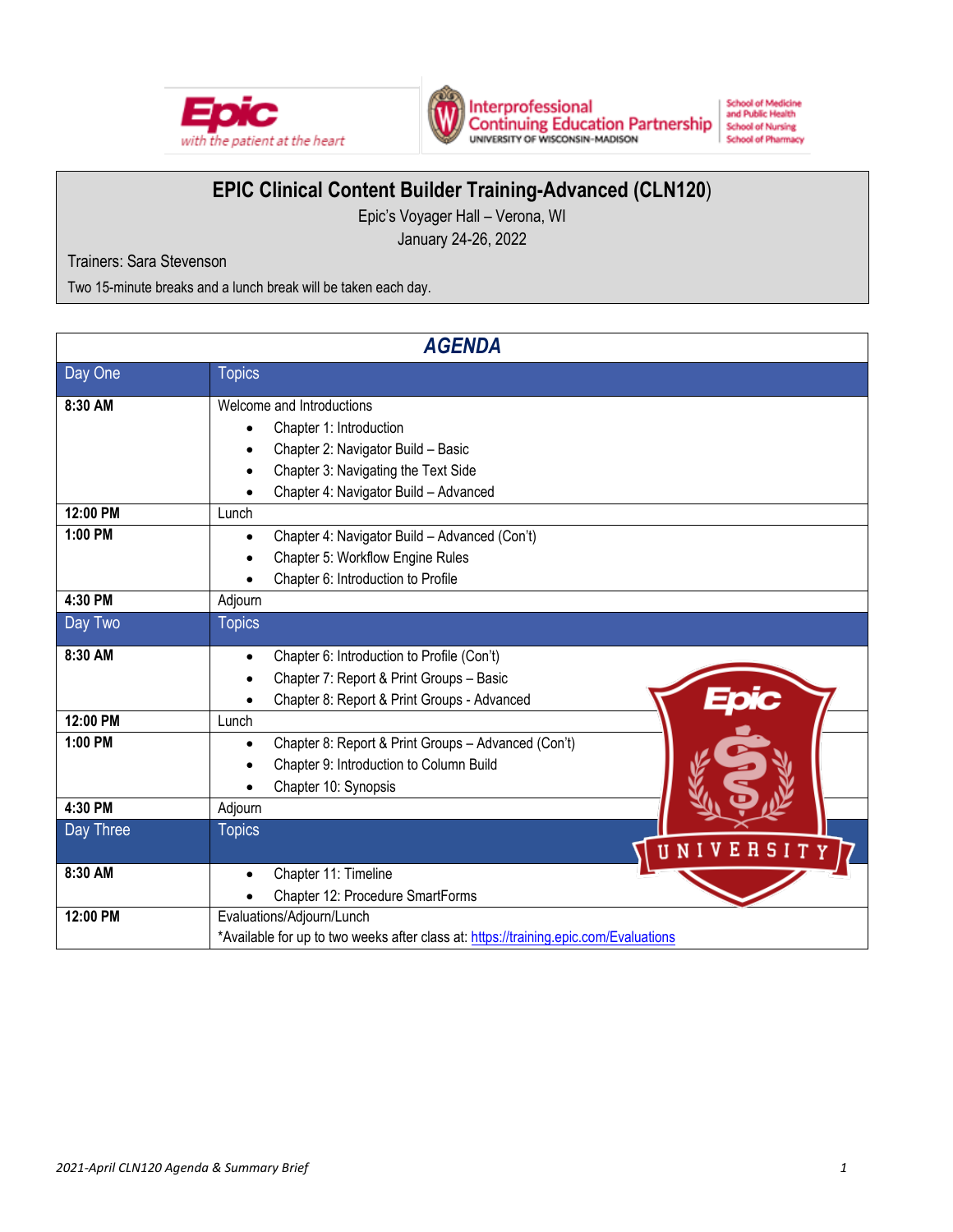# **SUMMARY BRIEF**

Provided by the **University of Wisconsin–Madison Interprofessional Continuing Education Partnership (ICEP)** and **Epic**.

# *Statement of Need and Purpose*

Healthcare is changing quickly with the electronic health record (EHR) matching this rapid pace. Clinical Builders need advanced knowledge and skills to competently build, modify, create efficiencies within the EHR, as well as understand the implications of their decisions on clinicians and patient safety.

The purpose of this course is to show Clinical Builders who use Epic's EHR how to configure the software to accommodate patient workflows in general and specialty areas. This course builds upon concepts that are introduced in the Epic Clinical Content Builder Training-Basics (CLN110) course. Specifically, the course shows Clinical Builders how to streamline workflows, create specialtyspecific patient workspaces, and display data to relevant users at relevant times.

# *Elements of Competence*

This CE activity has been designed to change learner competence and focuses on the Institute of Medicine area of using information technology, and the Nursing areas of roles/responsibilities and interprofessional communication.

# *Intended Audience*

This course is intended for Clinical Builders in general and specialty practice areas who are using Epic's EHR in their daily workflow.

# *Learning Objectives*

Following this training, learners will be able to:

- Describe the variety of tools available to document in the EMR and how to evaluate which tool is best for which clinical need.
- Build and modify navigators, reports to find patient information, activities to trend and correlate patient data, and building of workflows.
- Discuss how standardizing the approach to ordering workflows enhances clinical staff productivity and has the potential to increase clinician satisfaction and patient safety.

In support of improving patient care, this activity has been planned and implemented by the University of Wisconsin–Madison ICEP and Epic. The University of Wisconsin–Madison ICEP is jointly accredited by the Accreditation Council for Continuing Medical Education (ACCME), the Accreditation Council for Pharmacy

Education (ACPE), and the American Nurses Credentialing Center (ANCC), to provide continuing

#### *Accreditation Statement*



INTERPROFESSIONAL CONTINUING EDUCATION

#### *Credit Designation Statements*

#### **American Nurses Credentialing Center (ANCC)**

education for the healthcare team

The University of Wisconsin–Madison ICEP designates this live activity for a maximum of **16.25** ANCC contact hours. Iowa Board of Nursing accepts ANCC contact hours for [nursing continuing education requirements.](https://nursing.iowa.gov/continuing-education/continuing-ed-licensees/what-continuing-education-qualifies)

#### **Continuing Education Units (CEUs)**

The University of Wisconsin–Madison ICEP, as a member of the University Professional & Continuing Education Association (UPCEA), authorizes this program for **16.25** CEUs or **16.25** hours.

#### *Policy on Disclosure*

It is the policy of the University of Wisconsin–Madison Interprofessional Continuing Education Partnership (ICEP) that the faculty, authors, planners, and other persons who may influence content of this continuing education (CE) activity disclose all relevant financial relationships with *ineligible companies*\* in order to allow CE staff to identify and resolve any potential conflicts of interest. Faculty must